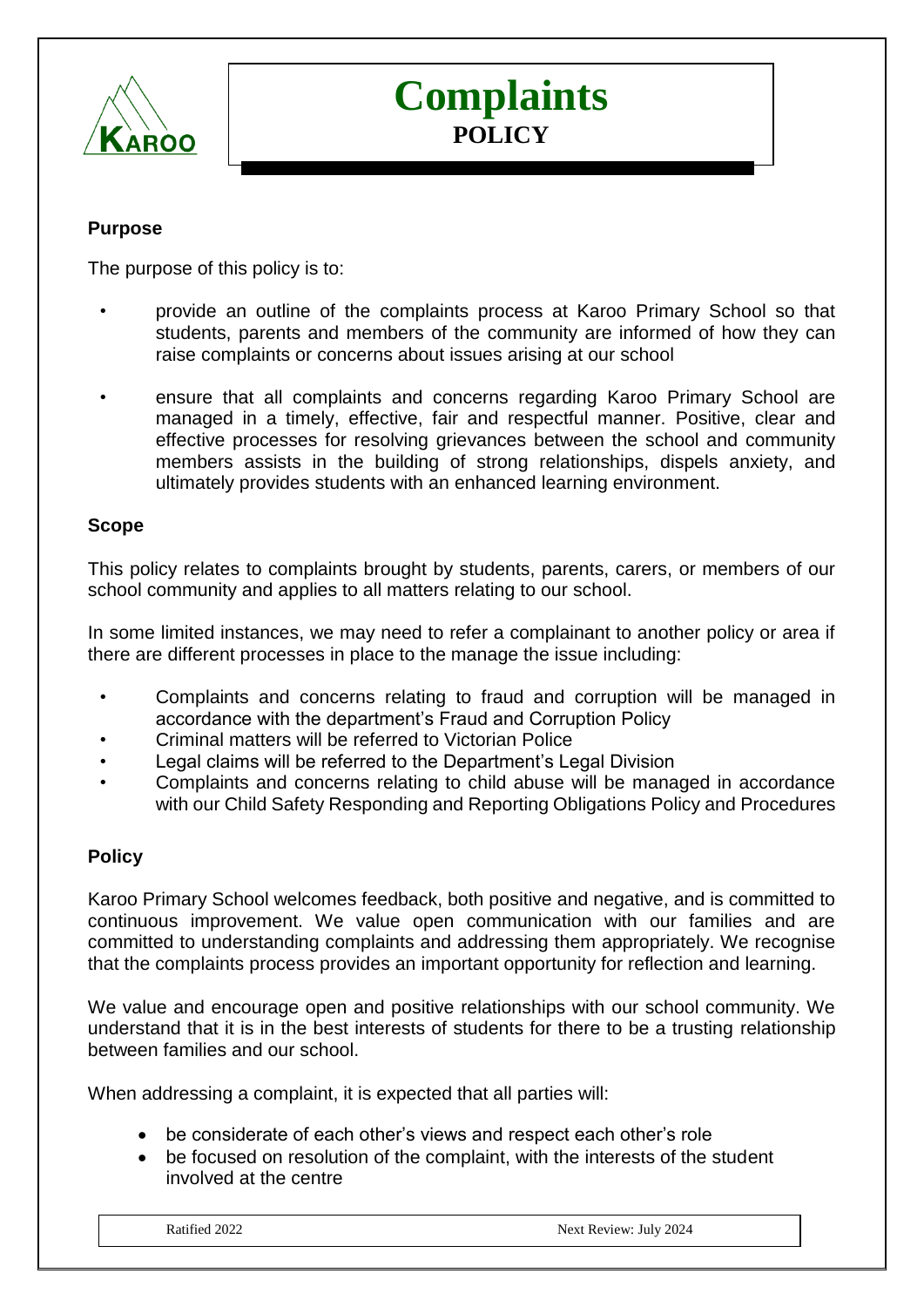- act in good faith and cooperation
- behave with respect and courtesy
- respect the privacy and confidentiality of those involved, as appropriate
- operate within and seek reasonable resolutions that comply with any applicable legislation and Department policy
- recognise that schools and the Department may be subject to legal constraints on their ability to act or disclose information in some circumstances.

#### **Complaints and concern process for students**

Karoo Primary School acknowledges that issues or concerns can cause stress or worry for students and impact their wellbeing and learning. Karoo Primary School encourages our students to raise issues or concerns as they arise so that we can work together to resolve them.

Students with a concern or complaint can raise them with a trusted adult at school, for example, with your classroom teacher, Year Level Coordinators, Wellbeing staff, Education Support staff. This person will take your concern or complaint seriously and will explain to you what steps we can take to try to resolve the issue and support you.

You can also ask your parent, carer or another trusted adult outside of the school, to talk to us about the issue instead. Information about our parent/carer complaints and concerns process is outlined further below. The parent/carer process also applies to students who are mature minors, refer to: Mature Minors and Decision Making.

Other ways you can raise a concern or complaint with us include:

- talking to a member of the student representative council about your concern and any suggestions you have for resolving it
- participating in our Attitudes to School Survey (for Grades 4-6)
- participating in our student forums held every term
- writing a note for our anonymous student suggestions box at the student window in the office

Detailed information and guidance for students on how to raise a concern or complaint at school is available at:

- [Report Racism Hotline](https://www.vic.gov.au/report-racism-or-religious-discrimination-schools) (call 1800 722 476) this hotline enables students to report concerns relating to racism or religious discrimination
- [Reach Out](https://au.reachout.com/?gclid=CjwKCAiAgbiQBhAHEiwAuQ6BktaB5xneGFK3TnOql5c5eZ7af7dDm9ffLZa7N59FEtbtQzVIk8sGWhoC8N0QAvD_BwE)
- [Headspace](https://headspace.org.au/)
- [Kids Helpline](https://kidshelpline.com.au/?gclid=CjwKCAiAgbiQBhAHEiwAuQ6Bkro6UD2EBcRILznFnRhKjfi5I84jJlUa0fyiiYLQ4mHx5sXTStxH8BoCCEIQAvD_BwE) (call 1800 55 1800)
- [Victorian Aboriginal Education Association](https://www.vaeai.org.au/) (VAEAI)

#### **Complaints and concern process for parents, carers and community members**

Karoo Primary School encourages parents, carers or members of the community who may wish to submit a complaint to:

- carefully consider the issues you would like to discuss
- remember you may not have all the facts relating to the issues that you want to raise
- think about how the matter could be resolved

Ratified 2022 Next Review: July 2024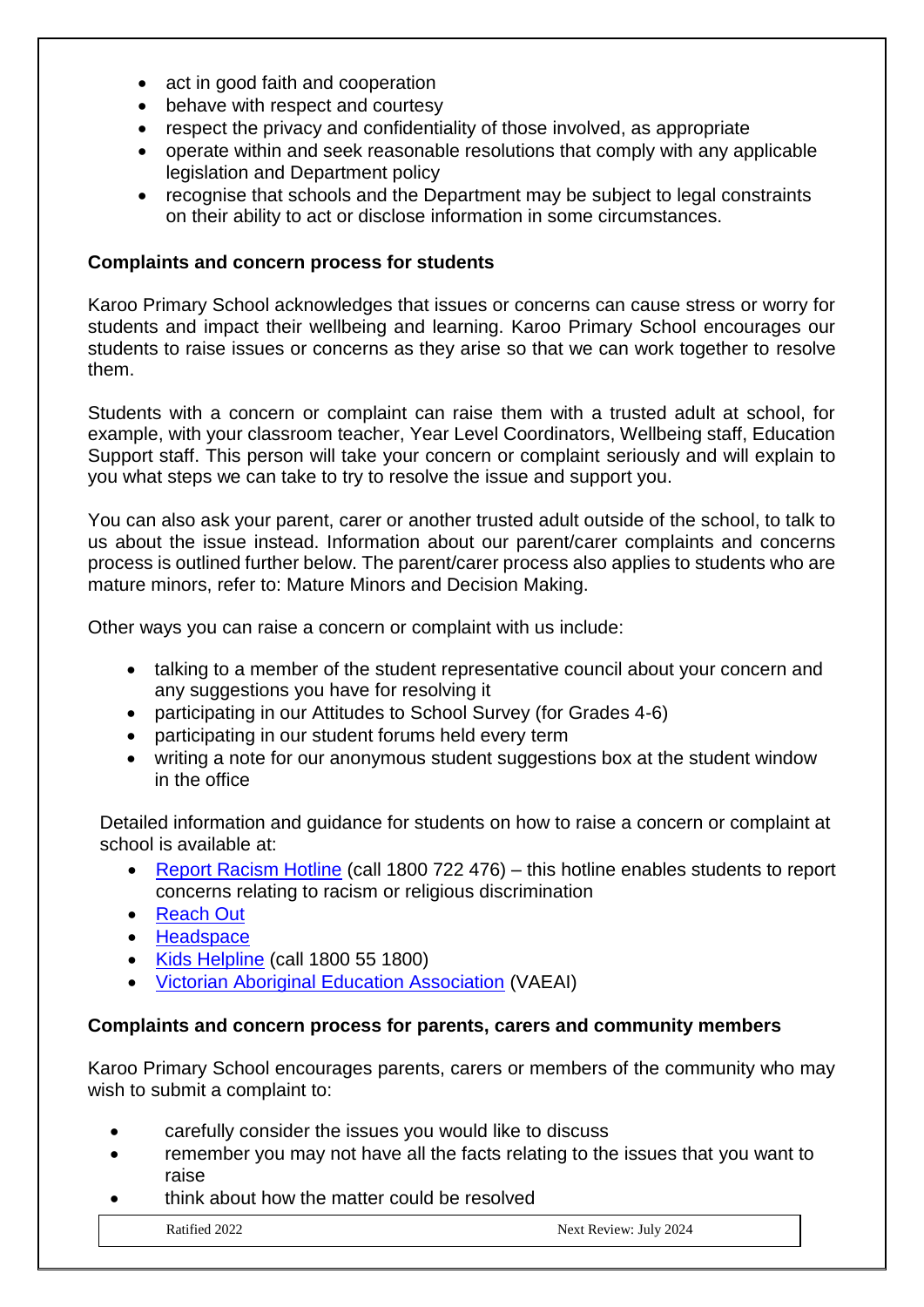• be informed by checking the policies and guidelines set by the Department and Karoo Primary School.

## **Support person**

You are welcome to have a support person to assist you in raising a complaint or concern with our school. Please advise us if you wish to have a support person to assist you, and provide their name, contact details, and their relationship to you.

#### **Complaints process**

Karoo Primary School is always happy to discuss with parents/carers and community members any concerns that they may have. Concerns in the first instance should be directed to your child's teacher, Year Level Coordinators, Assistant Principal and/or Principal. Where possible, school staff will work with you to ensure that your concerns are appropriately addressed.

#### **Making a complaint**

Where concerns cannot be resolved in this way, parents or community members may wish to make a formal complaint to the Principal and/or Assistant Principal, noting that formal complaints should be directed to a member of the school's Leadership team.

If you would like to make a formal complaint, in most cases, depending on the nature of the complaint raised, our school will first seek to understand the issues and will then convene a resolution meeting with the aim of resolving the complaint together. The following process will apply:

- **1. Complaint received:** Please either email, telephone or arrange a meeting through the front office with the Assistant Principal or Principal, to outline your complaint so that we can fully understand what the issues are. We can discuss your complaint in a way that is convenient for you, whether in writing, in person or over the phone.
- **2. Information gathering:** Depending on the issues raised in the complaint, the Principal, Assistant Principal or nominee may need to gather further information to properly understand the situation. This process may also involve speaking to others to obtain details about the situation or the concerns raised.
- **3. Response:** Where possible, a resolution meeting will be arranged with the Principal/Assistant Principal to discuss the complaint with the objective of reaching a resolution satisfactory to all parties. If after the resolution meeting we are unable to resolve the complaint together, we will work with you to produce a written summary of the complaint in the event you would like to take further action about it. In some circumstances, the Principal may determine that a resolution meeting would not appropriate. In this situation, a response to the complaint will be provided in writing. When complaints are put in writing to the school, there will be a written response provided by the Principal/Assistant Principal.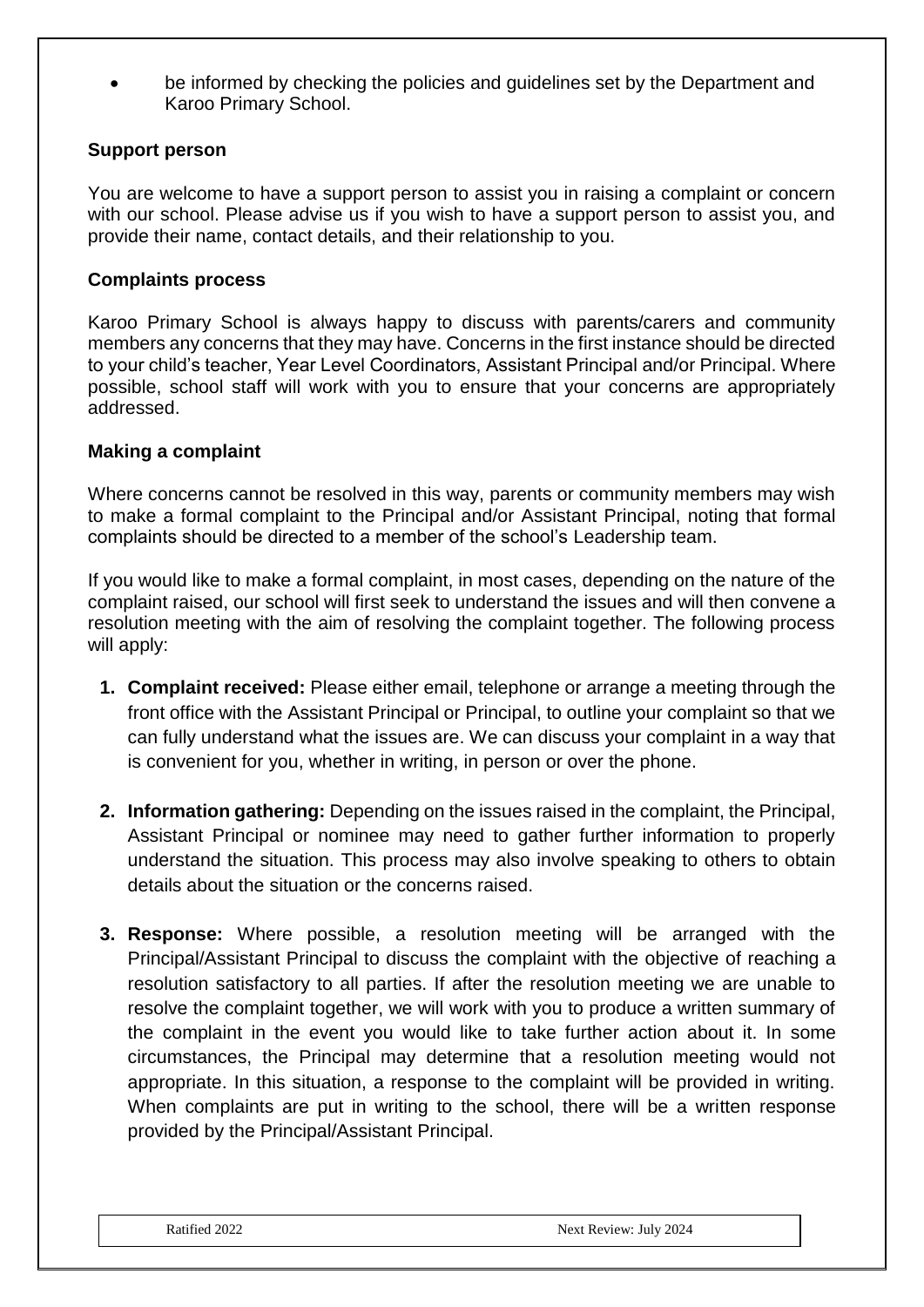**4. Timelines:** Karoo Primary School will acknowledge receipt of your complaint as soon as possible and will seek to resolve complaints in a timely manner, usually within three days. Depending on the complexity of the complaint, Karoo Primary School may need some time to gather enough information to fully understand the circumstances of your complaint. We will endeavour to complete any necessary information gathering and hold a resolution meeting where appropriate within 10 working days of the complaint being raised. In situations where further time is required, Karoo Primary School will consult with you and discuss any interim solutions to the dispute that can be put in place.

Please note that unreasonable conduct (e.g. vexatious complaints) may need to be managed differently to the procedures in this policy.

# **Resolution**

Where appropriate, Karoo Primary School may seek to resolve a complaint by:

- an apology or expression of regret
- a change of decision
- a change of policy, procedure or practice
- offering the opportunity for student counselling or other support
- other actions consistent with school values that are intended to support the student, parent and school relationship, engagement, and participation in the school community.

In some circumstances, Karoo Primary School may also ask you to attend a meeting with an independent third party, or participate in a mediation with an accredited mediator to assist in the resolution of the dispute.

# **Escalation**

If a parent or community member is not satisfied that their complaint has been resolved by the school, or if their complaint is about the Principal, then the complaint should be referred to the Regional Office.

Karoo Primary School may also refer a complaint to Regional Office if we believe that we have done all we can to address the complaint.

For more information about the Department's parent complaints process, including the role of the Regional Office, please see: [Raise a complaint or concern about your school.](https://www.vic.gov.au/raise-complaint-or-concern-about-your-school#speaking-to-your-school)

# **Record keeping**

To meet Department and legal requirements, our school must keep written records of:

- Serious, substantial or unusual complaints
- Complaints relating to the Child Information Sharing Scheme and Family Violence Information Sharing Scheme, to meet regulatory requirements - refer to Child and Family Violence Information Sharing Schemes for further information.